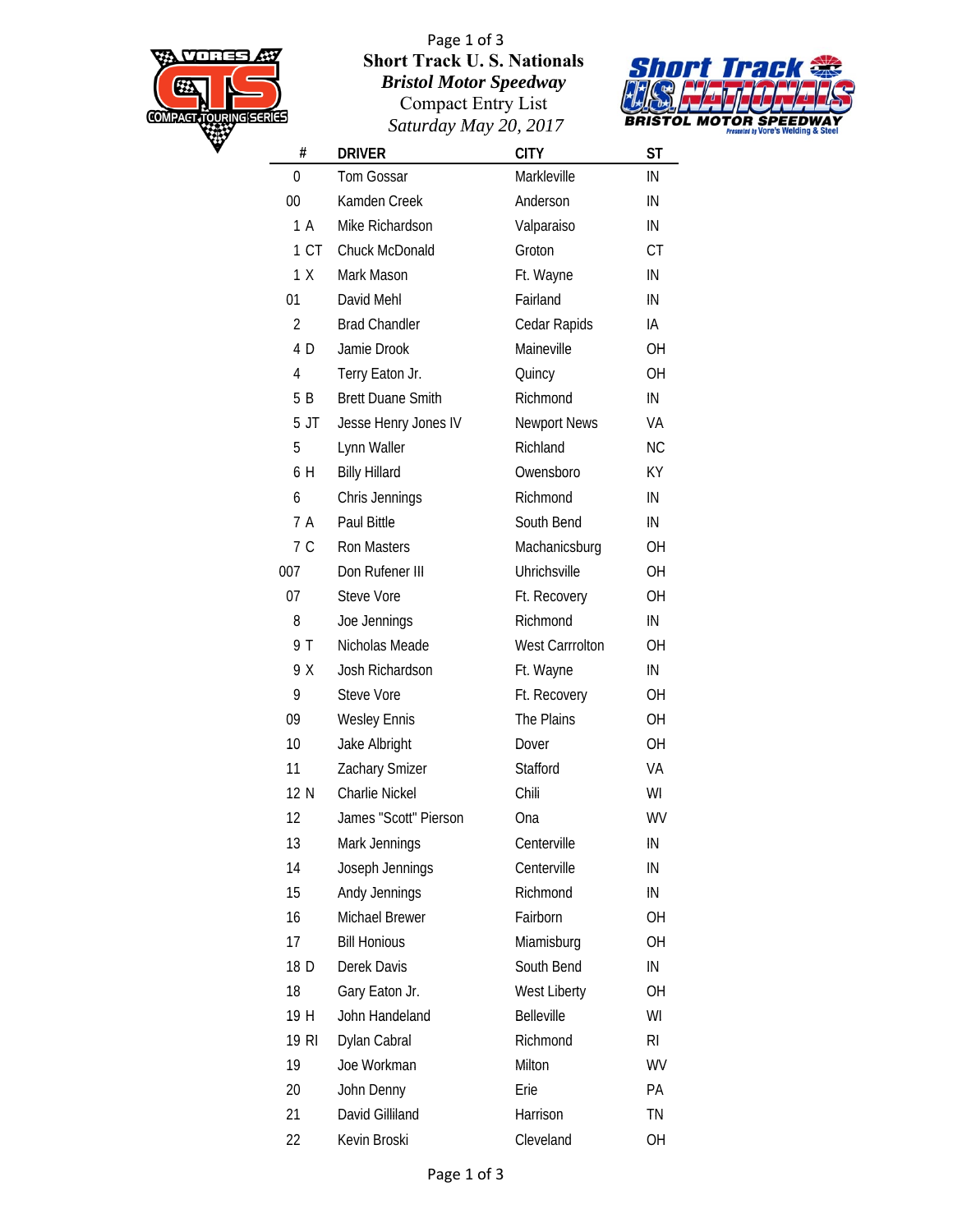

Page 2 of 3 **Short Track U. S. Nationals**  $Bristol Motor Speedway$ Compact Entry List *Saturday May 20 2017 20,* 



| #               | <b>DRIVER</b>          | <b>CITY</b>        | <b>ST</b> |
|-----------------|------------------------|--------------------|-----------|
| 24 T            | Aaron Teegarden        | New Weston         | 0H        |
| 24              | Nicole DeVos           | Allendale          | MI        |
| 024             | Cole Roelofs           | Dove               | MI        |
| 25 A            | Christopher Brown      | Cottontown         | ΤN        |
| 25 B            | Ben Belanger           | Whitefield         | NΗ        |
| 25              | Tim Durfy              | Lockport           | ΝY        |
| 27 <sub>1</sub> | Dan Irvine             | Valparaiso         | IN        |
| 27              | <b>Bo Hoelscher</b>    | Riverside          | ΟH        |
| 28              | <b>BJ Honious</b>      | Dayton             | ΟH        |
| 29              | Josh Easto             | Cedar Lake         | IN        |
| 31 X            | John Isaac Davis       | Cookeville         | ΤN        |
| 31              | <b>JR Vester</b>       | Muncie             | IN        |
| 33 X            | Thomas Kapish "T.J."   | Mountain Top       | PA        |
| 33              | <b>Justin Brown</b>    | Boggstown          | IN        |
| 35              | Gary Stark Jr.         | Ft. Atkinson       | WI        |
| 37              | Darek Morris           | New Castle         | IN        |
| 38 X            | <b>Ryan Spillers</b>   | Ft. Wayne          | IN        |
| 39              | Kelly Lilie            | Port Clinton       | ΟH        |
| 42              | Johney Greer III       | Indianapolis       | IN        |
| 44 X            | Josh Brown             | Cottontown         | TN        |
| 44              | <b>Brooks Horseman</b> | Lebanon            | ΟH        |
| 46              | Andy Manes             | Indianapolis       | IN        |
| 47              | Kory Appleby           | Greenwood          | IN        |
| 49 B            | Derick Bradshaw        | Mount Washington   | ΚY        |
| 49              | TBA/Hoffman            | Demotte            | IN        |
| 50              | Craig Frase            | New Lenox          | IL        |
| 51 G            | Christopher Gammon     | Portland           | ΤN        |
| 51              | Keith Watson           | Salt Rock          | WV        |
| 53 D            | <b>Tim Dilg</b>        | Cincinnati         | OH        |
| 53              | Jr Lemasters           | Indianapolis       | IN        |
| 54 JT           | John Trimble           | <b>Scott Depot</b> | WV        |
| 54              | Chip Heintzelman       | Ft. Wayne          | IN        |
| 55              | Kyle Byrd              | Greenfield         | IN        |
| 56              | Sean Frederick         | Goodlettsville     | TN        |
| 57              | Ricky Wilson           | Frankfort          | IL        |
| 58              | Johnathan Waldrop      | Chesterfield       | VA        |
| 59              | Kodi Bater             | Landis             | <b>NC</b> |
| 61              | Matthew Jackson        | New Carlisle       | OH        |
| 62              | Mike Sabina            | Ft. Wayne          | IN        |
| 63              | Larry Hatfield         | Indianapolis       | IN        |